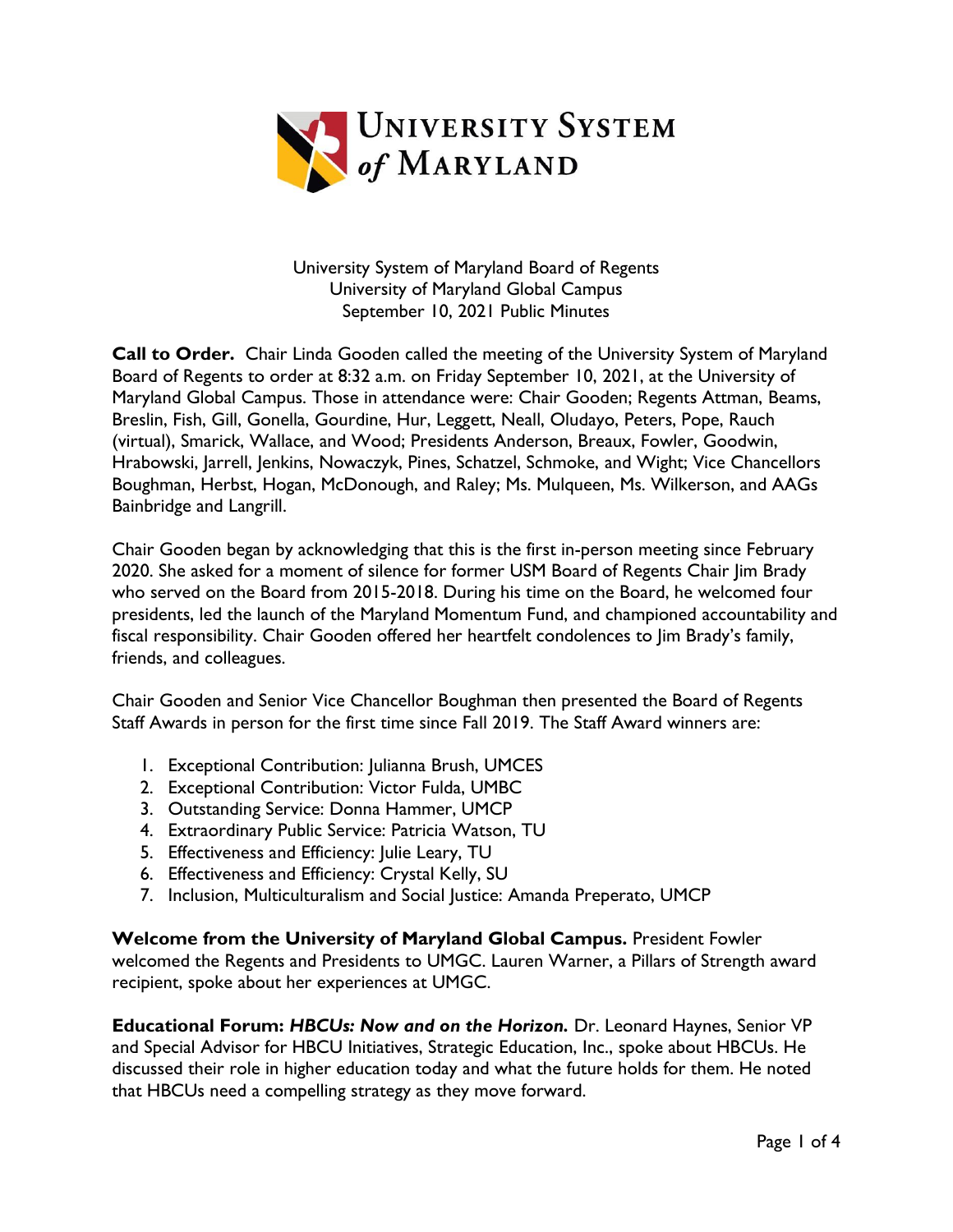**Chancellor's Report.** Senior Vice Chancellor Boughman presented the Chancellor's Report. She again made note of the first in-person Board meeting and thanked President Fowler for hosting. She congratulated the Staff Award winners. Dr. Boughman also congratulated this year's Elkins Professors: Dr. Paz Galupo from TU, Dr. Radi Masri from UMB, Dr. Heather Congden from UMB, Dr. Lora Harris from UMCES, and Dr. Don DeVoe from UMCP.

She helped Chair Gooden welcome the new Regents and noted the departure of Vice Chancellor for Economic Development Tom Sadowski. She also spoke about UMBC President Freeman Hrabowski's retirement announcement and highlighted some of UMBC's accomplishments during his tenure.

Dr. Boughman highlighted the growth in academic programs and campus facilities over the summer months. She also provided an update on our institutions' grants, partnerships, and strong economic impact. She highlighted several individuals for awards and recognition they have recently received and provided an update on community service and outreach across the system.

Dr. Boughman closed the report by expressing how happy we are to welcome students back to campus this fall. She highlighted the high vaccination rate across the system but noted that with the Delta variant, we still need to be cautious. We must continue to work together.

## 1. Council Reports

- a. Council of University System Faculty (CUSF). Dr. Brunn presented the report. The first meeting of CUSF is scheduled for September 21, 2021. She provided an update on several subcommittees nothing that the Council plans to talk about topics this year including academic integrity, IPE and civic engagement, structural inequities, technology, and COVID-19. The Executive Committee plans to prepare short topics for each meeting about the future of higher education.
- b. Council of University System Staff (CUSS). Dr. Shishineh presented the report. An orientation was held and the Executive Committee roster was finalized at the first CUSS meeting of the year. The Council is piloting a new format for standing committees this year – one member of the Executive Committee and one standing member of each committee will serve as Co-Chairs. She noted that they have robust representation and hope to have their roster finalized by the September meeting.
- c. Council of University System Presidents (CUSP). President Breaux presented the report stating that CUSP continues to convene bi-weekly to address issues related to the COVID-19 pandemic, in addition to other systemwide matters. Meetings continued to focus heavily on COVID-19 and the fall return-to-campus. CUSP also discussed several other topics including revisions to the Board of Regents bylaws, a discussion of student debt, and the USM's FY 23 budget request.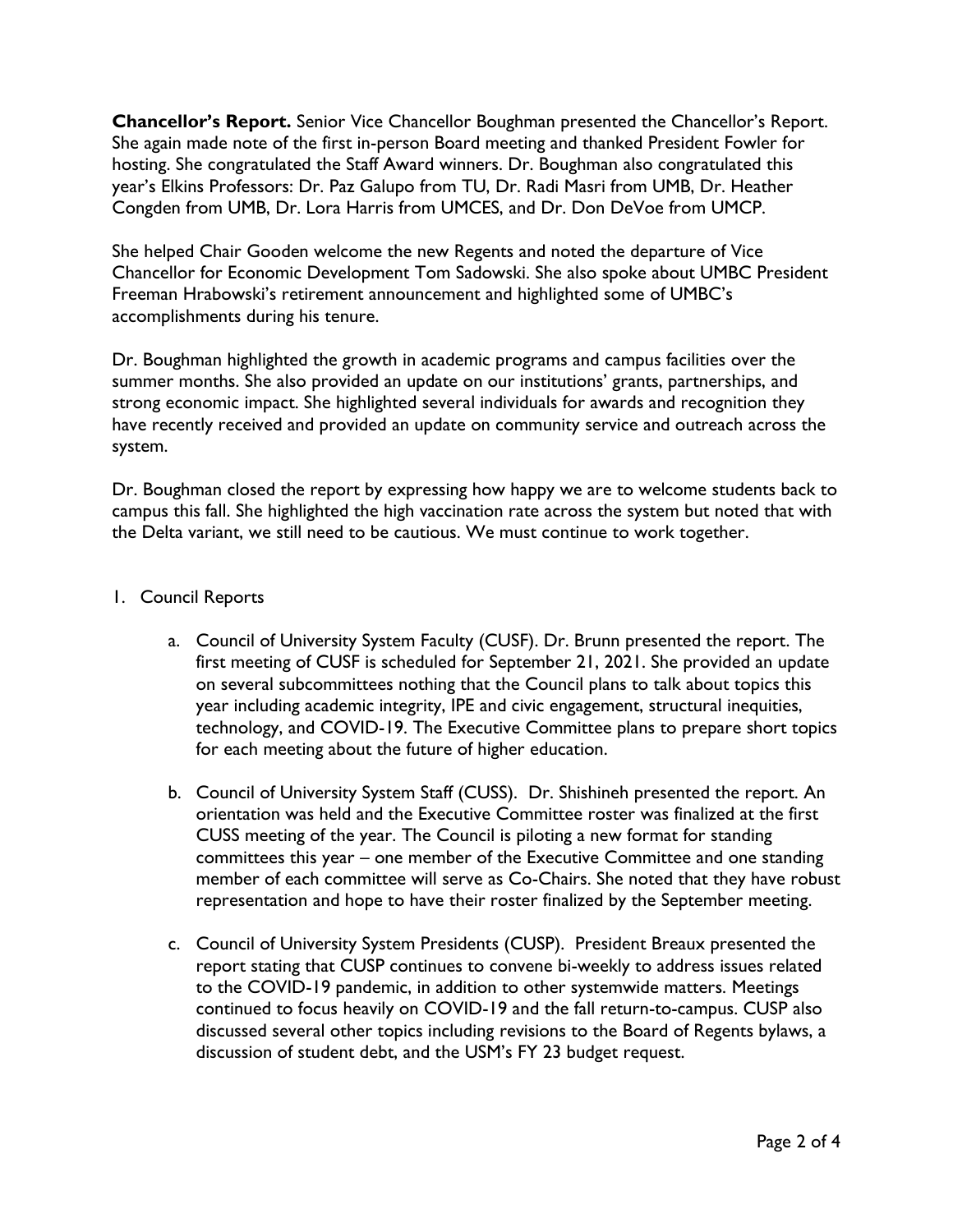- d. University System of Maryland Student Council (USMSC). Ms. Harper presented the USMSC report. She introduced herself and highlighted her previous experience with USMSC. Though their first meeting is not until September  $12<sup>th</sup>$ , she said that important topics for the Council this year are civic engagement, COVID-19, student fees, and mental health. She invited Regents and Presidents to attend a USMSC meeting.
- 2. Consent Agenda. The Consent Agenda was presented to the regents by Chair Gooden. She asked if there were any items on the agenda that should be removed for further discussion. There were no requests to remove any items. Chair Gooden moved and Regent Pope seconded the motion to accept the consent agenda. The motion was unanimously approved. The items included were:
	- a. Committee of the Whole
		- i. Approval of meeting minutes from June 17, 2021, Public and Closed Sessions (action)
		- ii. Resolution on Defense Security Service (action)
	- b. Committee on Finance
		- i. Bowie State University: Three Voluntary Separation Incentive Plans for Certain Employees (action)
		- ii. University System of Maryland: Legislative Debt Cap (information)
	- c. Committee on Advancement
		- i. Approval of meeting minutes from August 24, 2021, Public and Closed Sessions (action)
- 3. Review of Items Removed from Consent Agenda
- 4. Committee Reports
	- a. Committee on Finance
		- i. Towson University: Project Authorization for Institute for Well-Being. Regent Attman moved and Regent Pope seconded approval of project authorization for the Institute for Well-Being at Towson University. The motion was unanimously approved.
	- b. Committee on Governance and Compensation
		- ii. Revisions to the Board of Regents Bylaws. Regent Gill moved and Regent Gourdine seconded approval of revisions to the Board of Regents bylaws to clarify both tuition waivers for student regents and virtual meeting options. The motion was unanimously approved.
	- c. Committee of the Whole
		- iii. Update on UMBC President Search. Regent Gourdine provided an update on the search for a new president at UMBC following President Hrabowski's